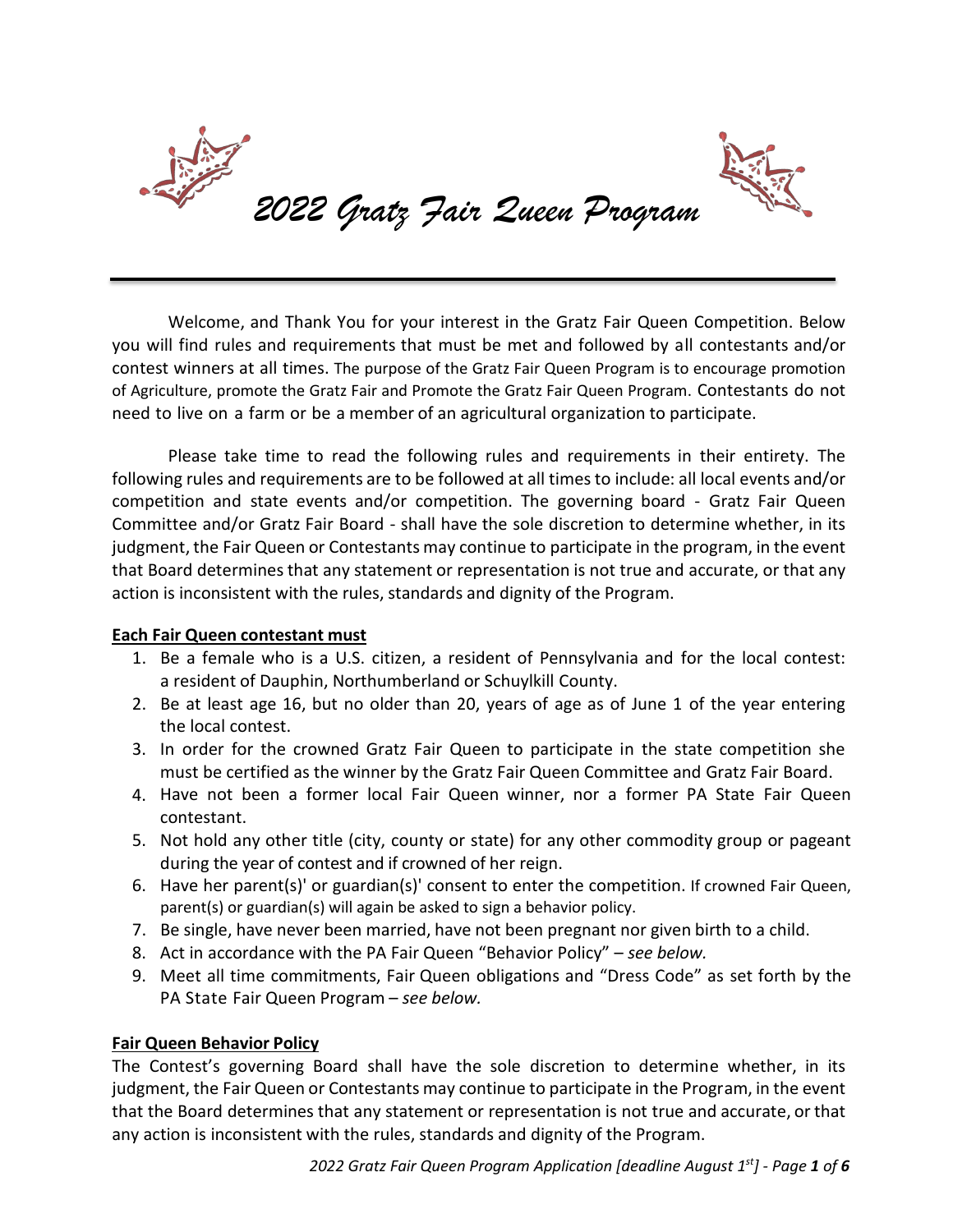The following will be considered violations of the Policy and will be grounds for immediate disqualification, dismissal and/or being banned from future Fair Queen competitions:

- 1. Any infractions of any Fair Queen Contest rules.
- 2. Smoking, drinking alcoholic beverages, chewing gum, foul language and/or public displays of affection to dates/boyfriends while wearing crown and/or sash and representing the Fair Queen Program.
- 3. Engagement in any illegal, unpartisan, unethical, indecent and/or morally questionable behavior, including but not limited to online representations on the Internet such as social networking sites (Facebook, Myspace, Snapchat, Twitter, etc.).
- 4. Use of any illegal controlled dangerous substances or abusing the use of alcohol or other dangerous substances.
- 5. Any defamation of the Fair Queen Contest, its winners, contestants, Fair Queen Coordinator, judges or the PA State Fair Queen Program and their Directors and committee members and judges, whether it be oral or written. This includes posting on the internet.
- 6. Any uncooperative or unsportsmanlike conduct before, during or after the competition.
- 7. Appearing in crown and banner at any event without an official invitation from an authorized event coordinator or event board member.
- 8. During the week of the Fair, as well as all events, you are to be accompanied at all times by an adult (PA STATE FAIR RULES). Your parents, someone from the Fair Queen program, Fair Board member or someone approved by the Fair Queen Program. No "guest" (boyfriends, dates, friends, family members) permitted up on stage as an event is going on.
- 9. You will be at events in a timely manner (that is at least 15 minutes early).

# **Fair Queen Dress Code**

Wearing of the Fair Queen crown and/or sash is to be considered an honor and privilege. The bearer is now an ambassador representing herself, her family, her community and Fair.

### *While fashion styles may change, good taste does not!*

Responsible, appropriate and professional appearance is expected while the Fair Queen is wearing her crown and sash:

- 1. Attire that is conducive to the specific appearance or event (i.e. business casual [blouse, pants, skirt, dress (shoulders must be covered), formal [prom-like dress], etc.).
- 2. No jeans, sneakers, flip flops or boots. Alterations may be made to this jean-footwear rule only if
	- a. severe weather or unsafe conditions exist and
	- b. the Fair Queen's official coordinator or Board Member has approved an alteration consistent with the professional appearance expectation. You must ask for permission of wearing any kind of boots or jeans .. and then Coordinator must approve.
- 3. It is required that closed toe shoes be worn when in livestock areas, for safety reasons.
- 4. No visible piercings (other than earrings) or tattoos.
- 5. No outfit that shows cleavage.
- 6. Dresses/skirts must be no shorter than the height of a dollar bill (approx. 2.5") from the bottom of the dress/skirt hem to the top of the knee cap.
- 7. No clothing that advertises, promotes, or glorifies the use of alcohol, tobacco, drugs, or anything inconsistent with the dignity of the Fair Queen Program.
- 8. No unnatural hair color whether it's all the hair or just some.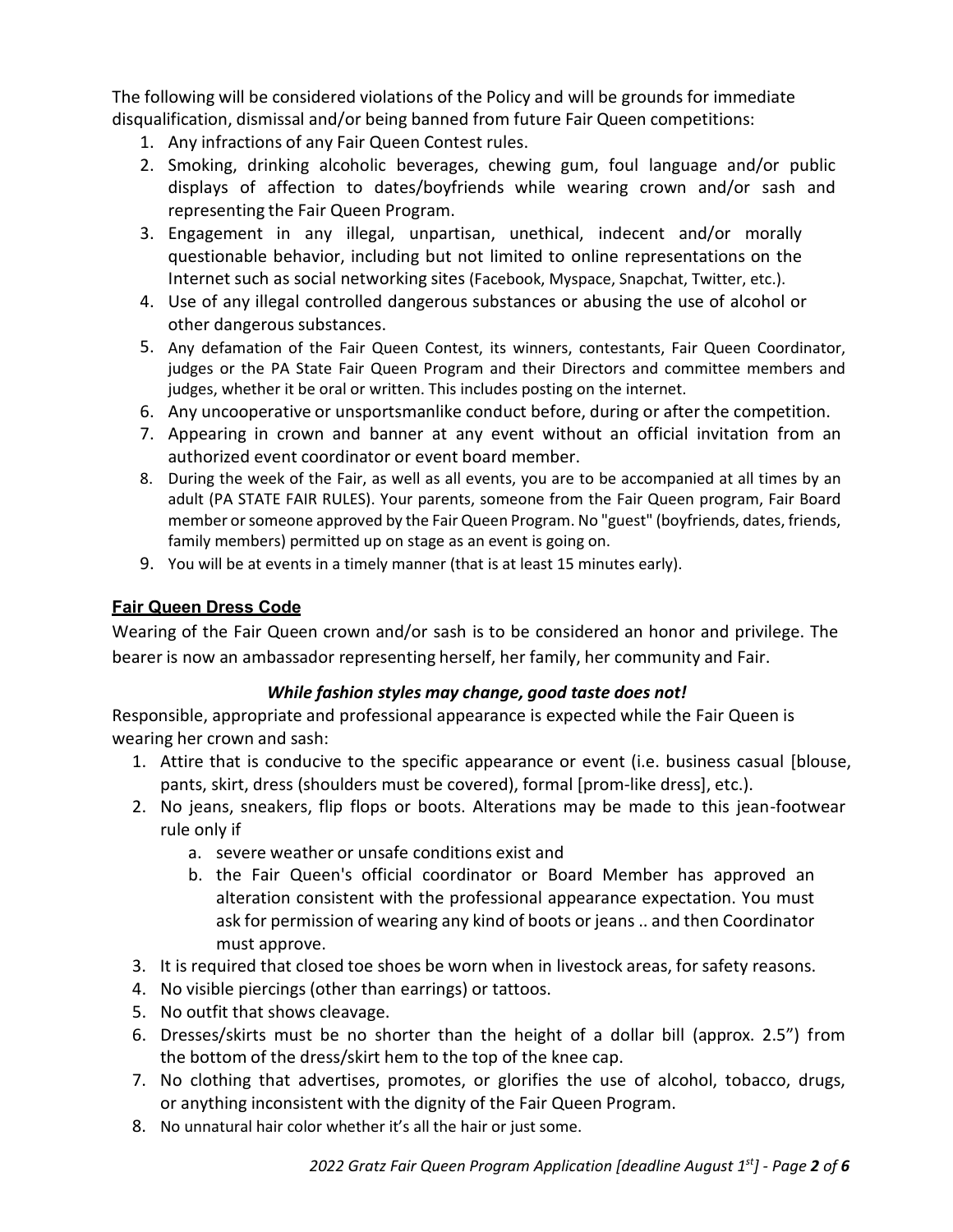# **Gratz Fair Queen Obligations**

If crowned the Gratz Fair Queen, the following are events that are to be attended by the reigning Fair Queen. Every attempt should be made to attend all events and to represent the Gratz Fair in a professional, timely and appropriate manner. Events include:

- 1. Attend functions during the week of the Gratz Fair as deemed appropriate by the Gratz Fair Queen Committee and/or Gratz Fair Officials.
- 2. Attend Farm City Days at the Farm Show Complex during the week of the Keystone International Livestock Exposition (KILE).
- 3. Attend and participate in the PA State Fair Queen competition, which is conducted during the Pennsylvania State Fair Convention held at the Hershey Lodge every January.
- 4. Attend other events or obligations that may arise on behalf of the Gratz Fair which may include but is not limited to: Parades, Fundraisers, Community Events, other Gratz Fair events, Gratz Fair Board Meetings and various speaking engagements at schools, rotary clubs, and other community/public venues.
- 5. Come up with at least one fundraiser during her rein.
- 6. Keep an event summary log.
- 7. Make a scrapbook and create a display to be exhibited during the following Fair week illustrating how she promoted the Gratz Fair and agriculture during her reign.
- 8. Was exclusively the Gratz Fair Queen for her entire reign and did not participate in any other pageants nor hold a city, county or state title or any other from any group during that time (year of contest and if crowned the year of her reign.)
- 9. Scholarship disbursements are at the end of her reign, and dependent upon fulfillment of the duties and obligations as listed above.

# **Gratz Fair Queen Competition Overview**

- 1. No entry fee.
- 2. Applicant must be available to participate in Boot Camp (which is usually one or two Sunday(s) before the competition), the day of the competition (Sunday-first day of the Fair) and includes judging in the morning prior to the stage portion of the competition as scheduled by Gratz Fair Queen Committee.
- 3. Competition judging consists
	- of:
		- a. **Type Essay** in **300 words** or less on the topic: "What My Fair Means to My Community" to be included with initial application (typed in black). Judging Criteria: content, grammar and spelling.
		- b. **Personal Interview** each contestant will meet alone with the panel of judges for designated amount of time. Dress code is business pants and blouse (NO SKIRTS OR DRESS).

Judging Criteria: conversational ability, the answers to the questions, appearance/poise, activities, and knowledge of the Fair.

- c. **15 Second Personal Introduction** to Fair attendees. The introduction should be similar to that which the Fair Queen would use to introduce herself at events (include your name and hometown). Dress code is formal prom-like dress (approved by Coordinator).
- d. Judging Criteria: content, stage presence, and appearance.
- *2022 Gratz Fair Queen Program Application [deadline August 1st] Page 3 of 6* e. **Delivery of Speech** 3 to 5 minutes long on "Why You Should Come to My Fair"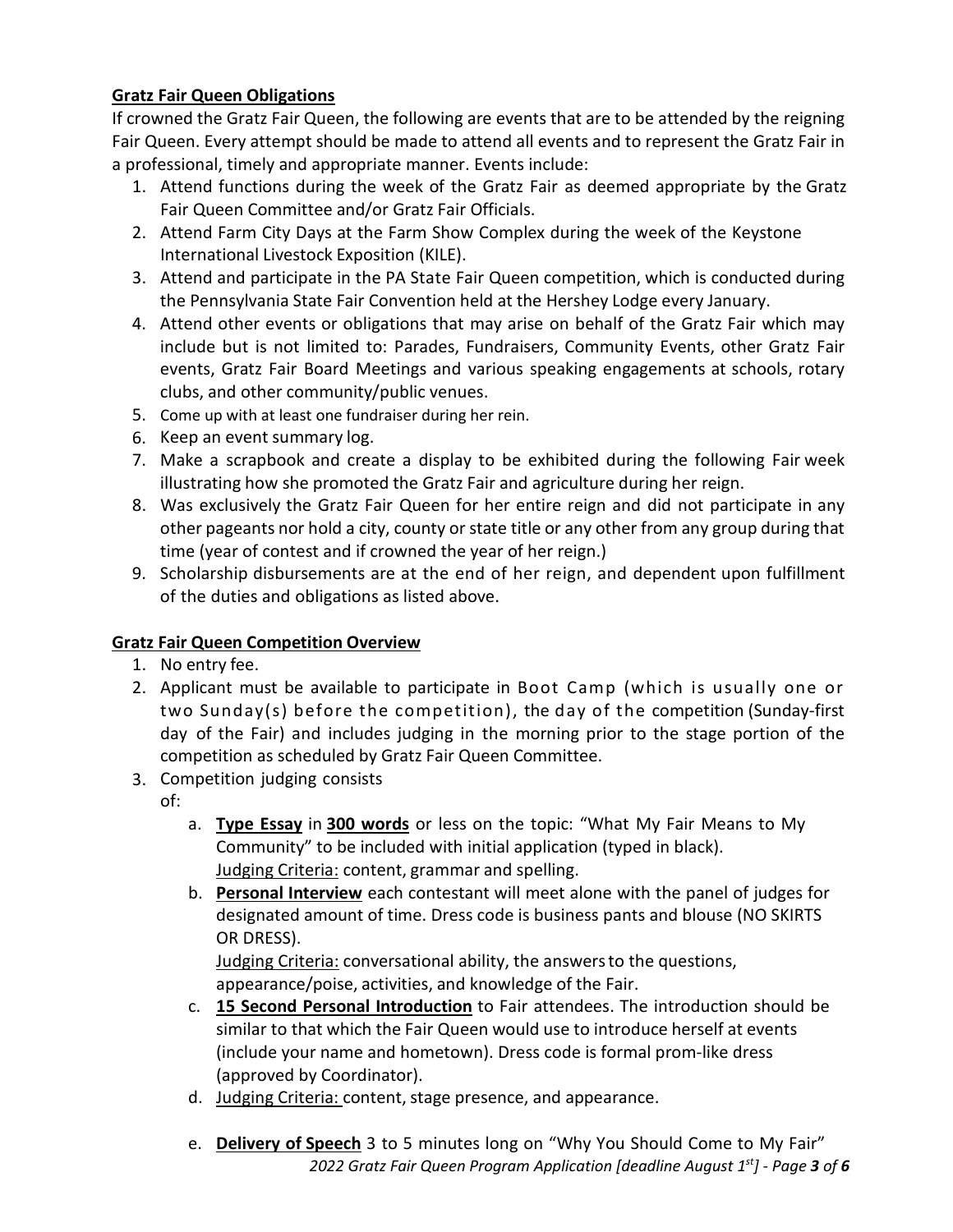mail completed application and essay to: **Gratz Fair Queen Contest, C/O Paula Davis, 8991 Route 25, Spring Glen PA 17978. For more information or questions please contact Paula Davis by text or call at (717)579-3107, or email PaulaDavis325@yahoo.com.**

*By signing below "you" – the contestant and/or her parent/guardian – acknowledge and accept the rules, terms, conditions and obligations as outlined. "You" agree to abide by the outlined rules, terms, conditions and obligations and "you" understand that failure to abide will result in disqualification as a contestant or the forfeiture of a title if given such a title.*

*\*\*Submit all pages of this application, a copy will be sent back to you via mail with more information on the competition. You will be contacted by Facebook private group after all applications have been received and approved\*\**

Applicant Signature Date Date

Parent/Guardian Signature Date

The speech should be a persuasive speech targeted toward an adult audience. Props that enhance the speech are permitted but are not required. Contestants are judged on their public speaking skills, not entertainment ability. Overhead projectors or power point presentations are not permitted. Dress code is formal prom-like dress.

Judging Criteria: speech content (to included agriculture), speech format, conveying a message, public speaking ability, poise/presence.

The Fair Queen will reign for one (1) year and must be available to attend daily functions/events during the week of the annual Gratz Fair as deemed necessary by the Gratz Fair Queen Committee and other Gratz Fair Officials. The winner will also be required to attend other events and activities throughout her reign as discussed above. In the event that the Fair Queen is no longer able to fulfill her duties due to a breach in any of the statements above the

The Fair Queen will receive a cash award: \$500 at the end of her reign, and in compliance with

The deadline to apply to participate in the Gratz Fair Queen Competition is August 1. Please

Fair Queen will give up her Sash, Crown and any prizes.

the conditions and terms stated in this document.

- f. **Response to impromptu question** as designated by Gratz Fair Queen Committee. Each contestant will answer a different impromptu question individually.
- g. Judging Criteria: response to the questions, content of the response, poise/appearance.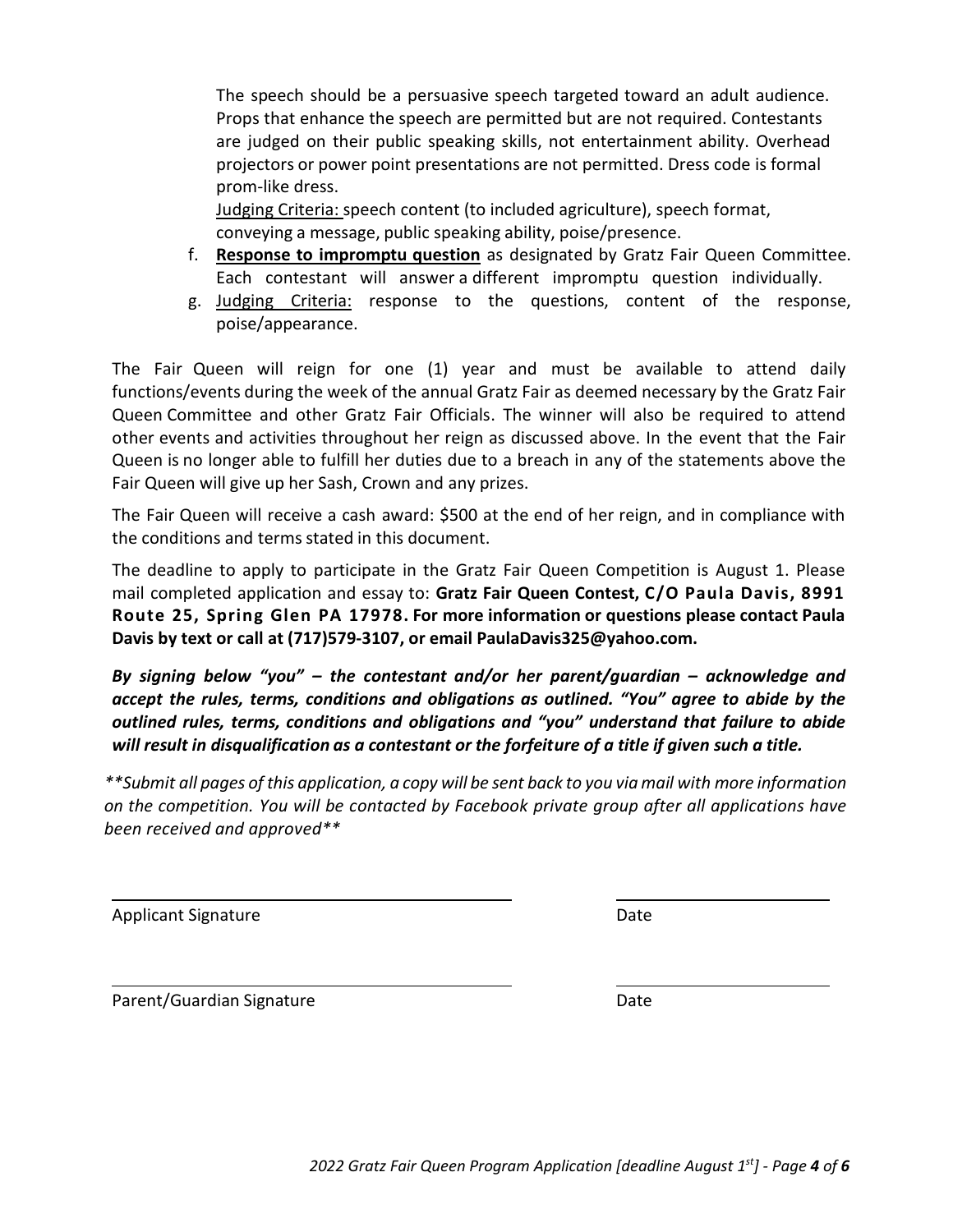|  |  |  |  | 2022 Gratz Fair Zueen Competition Application |  |
|--|--|--|--|-----------------------------------------------|--|
|--|--|--|--|-----------------------------------------------|--|

(**PLEASE TYPE**)

| Parent or Guardian Name(s): 1999. The material contract of the contract of the contract of the contract of the contract of the contract of the contract of the contract of the contract of the contract of the contract of the |  |  |  |  |  |  |
|--------------------------------------------------------------------------------------------------------------------------------------------------------------------------------------------------------------------------------|--|--|--|--|--|--|
| Mailing Address: 1999 Mailing Address: 2008 Mailing Address: 2008 Mailing Address: 2008 Mailing Address: 2008                                                                                                                  |  |  |  |  |  |  |
|                                                                                                                                                                                                                                |  |  |  |  |  |  |
|                                                                                                                                                                                                                                |  |  |  |  |  |  |
| E-Mail Address: National Address: National Address: National Address: National Address: National Address: National Address: National Address: National Address: National Address: National Address: National Address: National |  |  |  |  |  |  |
|                                                                                                                                                                                                                                |  |  |  |  |  |  |
|                                                                                                                                                                                                                                |  |  |  |  |  |  |
|                                                                                                                                                                                                                                |  |  |  |  |  |  |
|                                                                                                                                                                                                                                |  |  |  |  |  |  |
| What year of High School/College did you begin this Fall: _______________________                                                                                                                                              |  |  |  |  |  |  |
| Please answer the following questions with a brief explanation (TYPE ANSWERS)                                                                                                                                                  |  |  |  |  |  |  |
| What are your career goals?                                                                                                                                                                                                    |  |  |  |  |  |  |
|                                                                                                                                                                                                                                |  |  |  |  |  |  |
|                                                                                                                                                                                                                                |  |  |  |  |  |  |
| What have been your primary scholastic achievements?                                                                                                                                                                           |  |  |  |  |  |  |
|                                                                                                                                                                                                                                |  |  |  |  |  |  |

What extracurricular activities have you been involved in?